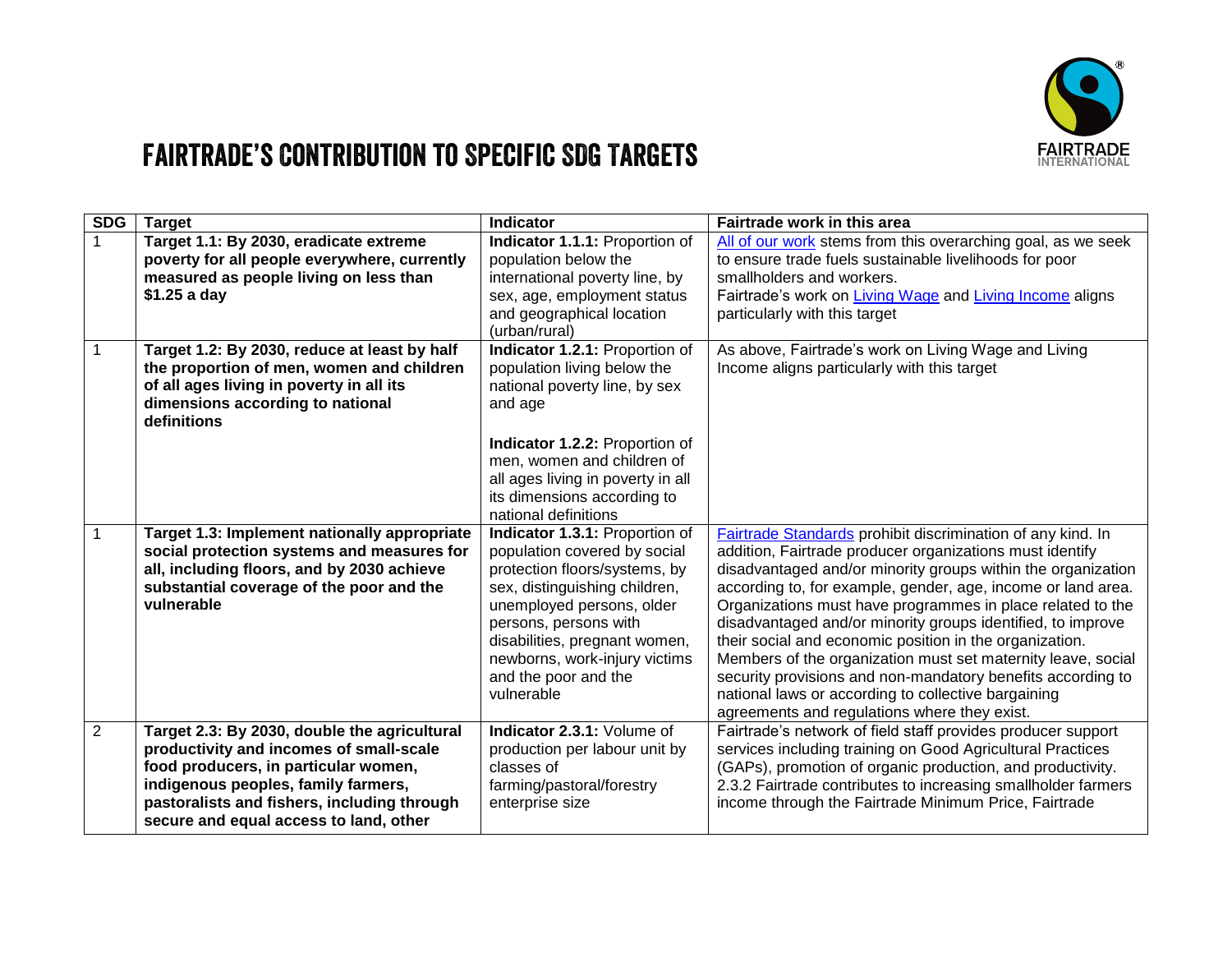

|                | productive resources and inputs,<br>knowledge, financial services, markets and<br>opportunities for value addition and non-<br>farm employment                                                                                                                                                                                                                                          | Indicator 2.3.2: Average<br>income of small-scale food<br>producers, by sex and<br>indigenous status.                                                                                                              | Premium and Living Income work (including the collection of<br>household study data)                                                                                                                                                                                                                                                                                                                                                                    |
|----------------|-----------------------------------------------------------------------------------------------------------------------------------------------------------------------------------------------------------------------------------------------------------------------------------------------------------------------------------------------------------------------------------------|--------------------------------------------------------------------------------------------------------------------------------------------------------------------------------------------------------------------|---------------------------------------------------------------------------------------------------------------------------------------------------------------------------------------------------------------------------------------------------------------------------------------------------------------------------------------------------------------------------------------------------------------------------------------------------------|
| $\overline{2}$ | Target 2.4: By 2030, ensure sustainable<br>food production systems and implement<br>resilient agricultural practices that increase<br>productivity and production, that help<br>maintain ecosystems, that strengthen<br>capacity for adaptation to climate change,<br>extreme weather, drought, flooding and<br>other disasters and that progressively<br>improve land and soil quality | Indicator 2.4.1: Proportion of<br>agricultural area under<br>productive and sustainable<br>agriculture                                                                                                             | Fairtrade's producer support services including training on<br>Good Agricultural Practices, climate adaptation, promotion of<br>organic production, productivity                                                                                                                                                                                                                                                                                        |
| $\overline{2}$ | <b>Target 2.b: Correct and prevent trade</b><br>restrictions and distortions in world<br>agricultural markets, including through the<br>parallel elimination of all forms of<br>agricultural export subsidies and all export<br>measures with equivalent effect, in<br>accordance with the mandate of the Doha<br><b>Development Round</b>                                              | Indicator 2.b.1: Agricultural<br>export subsidies                                                                                                                                                                  | Fairtrade provides support for Small Producer Organizations<br>to access markets in the south and promotion of south-to-<br>south trade<br>Advocacy work, both at National Fairtrade Organization<br>(NFO) and European (via the Fair Trade Advocacy Office)<br>level on fair trade, Economic Partnership Agreements etc<br>The Fair Trade Advocacy Office successfully lobbied for fair<br>trade to be a priority within the EU's Trade for Aid policy |
| $\overline{2}$ | Target 2.c: Adopt measures to ensure the<br>proper functioning of food commodity<br>markets and their derivatives and facilitate<br>timely access to market information,<br>including on food reserves, in order to help<br>limit extreme food price volatility                                                                                                                         | Indicator 2.c.1: Indicator of<br>food price anomalies                                                                                                                                                              | Fairtrade sets Minimum Prices using data collected from<br>farmers and calculated to cover their average costs of<br>sustainable production and serve as a safety net against<br>commodity markers fluctuations.                                                                                                                                                                                                                                        |
| 4              | Target 4.7: By 2030, ensure that all learners<br>acquire the knowledge and skills needed to<br>promote sustainable development,<br>including, among others, through education<br>for sustainable development and<br>sustainable lifestyles, human rights, gender<br>equality, promotion of a culture of peace                                                                           | Indicator 4.7.1: Extent to<br>which (i) global citizenship<br>education and (ii) education<br>for sustainable development,<br>including gender equality and<br>human rights, are<br>mainstreamed at all levels in: | National Fairtrade organizations (NFOs) work with thousands<br>of schools and education professionals in over 23 countries,<br>to support them to learn/teach about Fairtrade, where their<br>food comes from, and related development topics such as<br>gender and climate change. Several also have Fairtrade<br>school and university campaigns, whereby they work to meet<br>certain criteria in order to call themselves a Fairtrade school.       |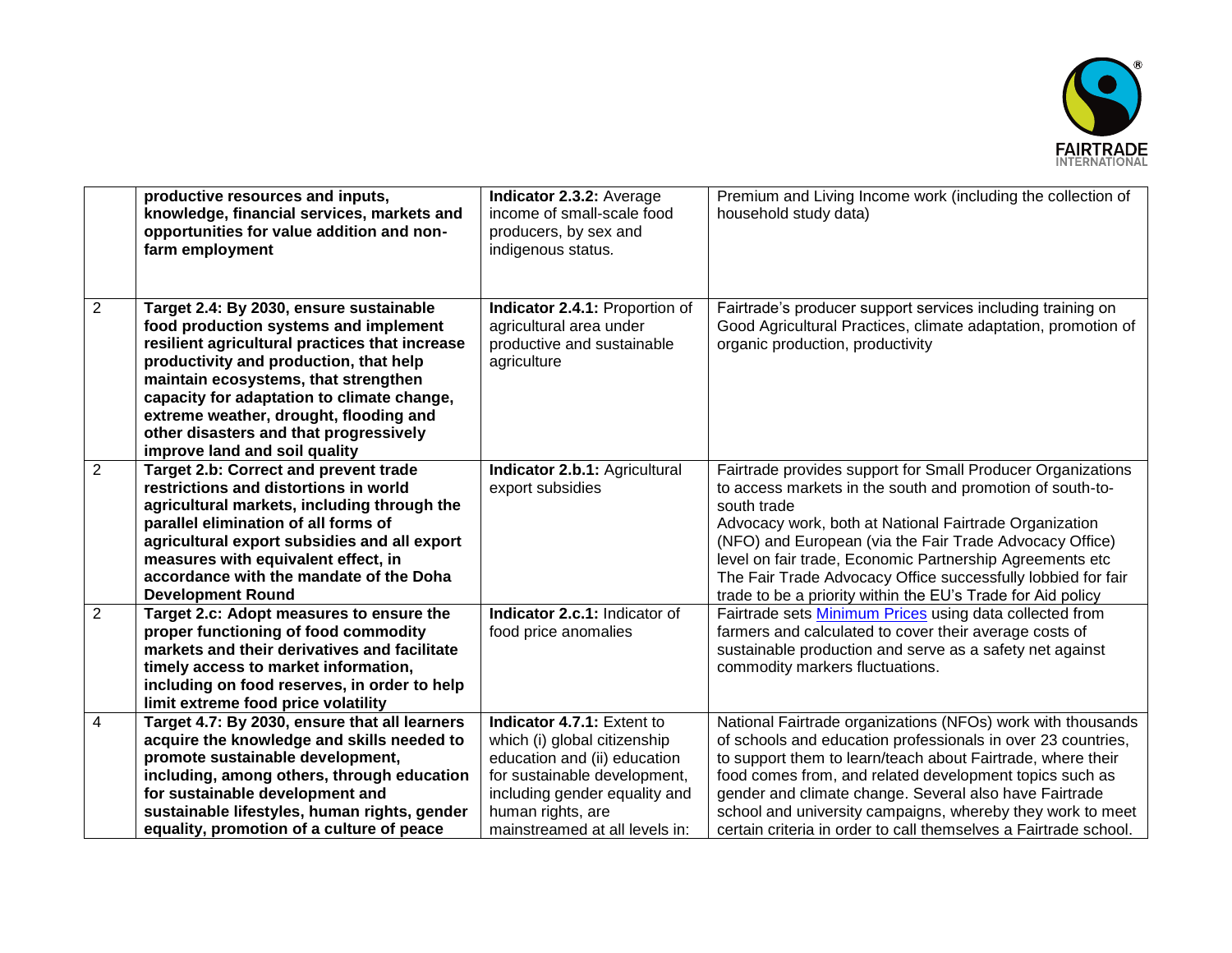

| 5 | and non-violence, global citizenship and<br>appreciation of cultural diversity and of<br>culture's contribution to sustainable<br>development<br>Target 5.5: Ensure women's full and                                                                                     | (a) national education policies,<br>(b) curricula, (c) teacher<br>education and (d) student<br>assessment<br>Indicator 5.5.2: Proportion of                                                                                                                                                                                                                                                                                         | For example, see UK's <b>Fairtrade Schools</b> , Universities and<br>Colleges Awards.<br>Fairtrade Standards prohibit discrimination against women                                                                                                                                                                                                                                                                             |
|---|--------------------------------------------------------------------------------------------------------------------------------------------------------------------------------------------------------------------------------------------------------------------------|-------------------------------------------------------------------------------------------------------------------------------------------------------------------------------------------------------------------------------------------------------------------------------------------------------------------------------------------------------------------------------------------------------------------------------------|--------------------------------------------------------------------------------------------------------------------------------------------------------------------------------------------------------------------------------------------------------------------------------------------------------------------------------------------------------------------------------------------------------------------------------|
|   | effective participation and equal<br>opportunities for leadership at all levels of<br>decision-making in political, economic and<br>public life                                                                                                                          | women in managerial<br>positions                                                                                                                                                                                                                                                                                                                                                                                                    | and promote equal participation of women in decision making<br>and inclusion of women in leadership roles. In the Small<br>Producer Organisations Standard, cooperatives are required<br>to establish a gender policy (development criteria).<br>Fairtrade's producer networks are carrying out a Women's<br>School of Leadership programme<br>Fairtrade's 2016-2020 Gender Strategy sets out our global<br>approach to gender |
| 5 | Target 5.a: Undertake reforms to give<br>women equal rights to economic resources,<br>as well as access to ownership and control<br>over land and other forms of property,<br>financial services, inheritance and natural<br>resources, in accordance with national laws | Indicator 5.a.1: (a) Proportion<br>of total agricultural population<br>with ownership or secure<br>rights over agricultural land,<br>by sex; and (b) share of<br>women among owners or<br>rights-bearers of agricultural<br>land, by type of tenure<br>Indicator 5.a.2: Proportion of<br>countries where the legal<br>framework (including<br>customary law) guarantees<br>women's equal rights to land<br>ownership and/or control | Fairtrade's programmatic work is supporting coffee bush<br>transfer to women (e.g. Kenya Women in Coffee project)                                                                                                                                                                                                                                                                                                              |
| 8 | Target 8.5: By 2030, achieve full and<br>productive employment and decent work for<br>all women and men, including for young<br>people and persons with disabilities, and<br>equal pay for work of equal value                                                           | Indicator 8.5.1: Average<br>hourly earnings of female and<br>male employees, by<br>occupation, age and persons<br>with disabilities                                                                                                                                                                                                                                                                                                 | Fairtrade has set Living Wage Benchmarks in 20 countries -<br>covering banana, tea, flowers, among other products.<br>Fairtrade is promoting Living Income for farmers - starting<br>with cocoa in 2018 and expanding into coffee                                                                                                                                                                                              |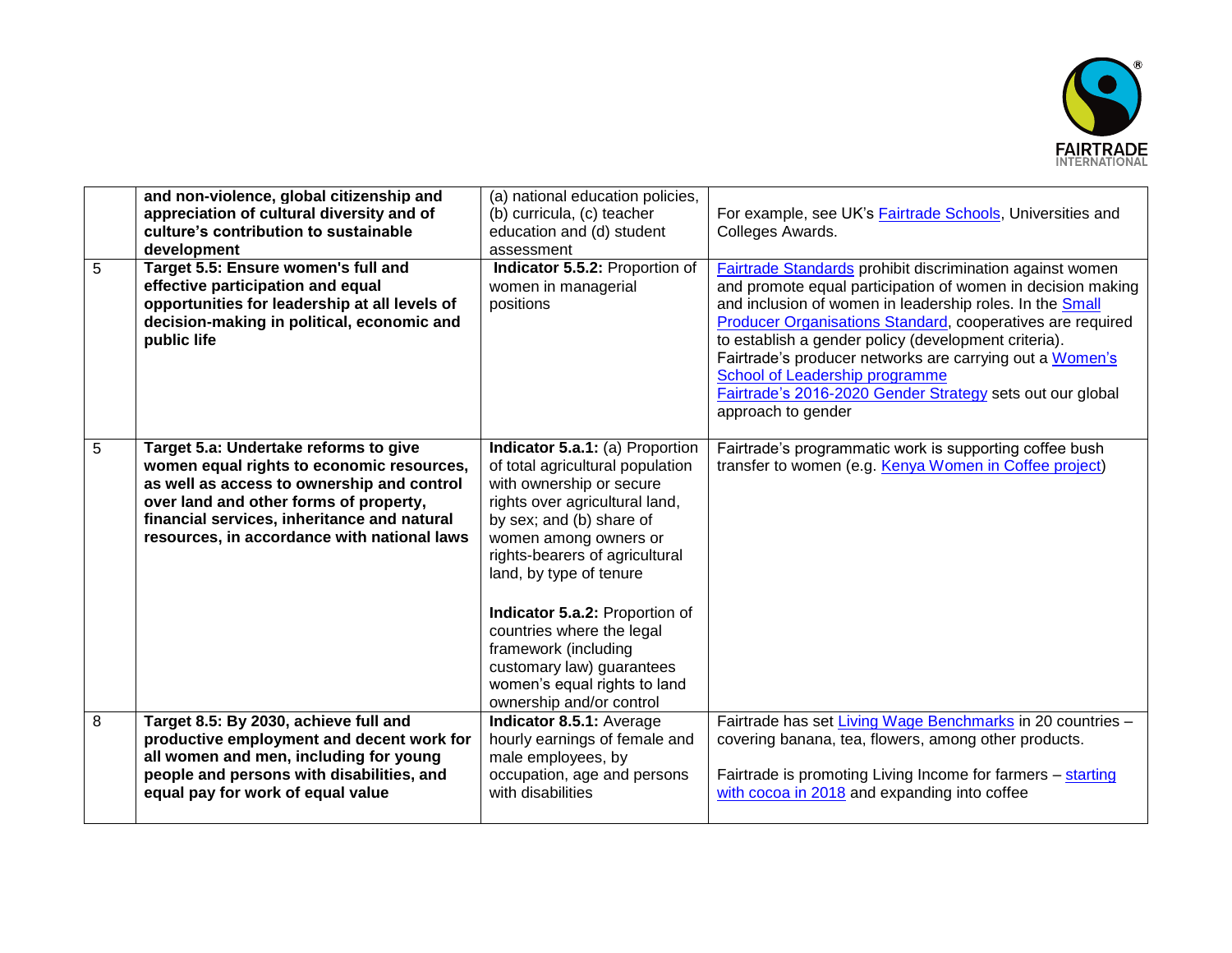

| 8<br>8 | Target 8.6: By 2020, substantially reduce the<br>proportion of youth not in employment,<br>education or training<br>Target 8.7: Take immediate and effective<br>measures to eradicate forced labour, end<br>modern slavery and human trafficking and<br>secure the prohibition and elimination of the<br>worst forms of child labour, including<br>recruitment and use of child soldiers, and<br>by 2025 end child labour in all its forms | Indicator 8.6.1: Proportion of<br>youth (aged 15-24 years) not<br>in education, employment or<br>training<br>Indicator 8.7.1: Proportion<br>and number of children aged<br>5-17 years engaged in child<br>labour, by sex and age                                                                                                                                                    | Fairtrade Standards prohibit child and forced labour.<br>In addition to standards and auditing, Fairtrade takes a<br>rights-based approach for the prevention of child labour.<br>Producer networks are developing programmes to support<br>youth inclusion in farming communities and to promote<br>opportunities for working in farming in future<br>Fairtrade Standards prohibit child and forced labour.<br>Fairtrade works with producer organisations, their<br>communities, CSOs and governments on prevention of child<br>labour. Fairtrade supports producer organizations and their<br>communities to lead in tackling child labour and improving<br>children's lives e.g. our Youth Inclusive Community Based<br>Monitoring and Remediation approach has been piloted in 20<br>communities in the south |
|--------|--------------------------------------------------------------------------------------------------------------------------------------------------------------------------------------------------------------------------------------------------------------------------------------------------------------------------------------------------------------------------------------------------------------------------------------------|-------------------------------------------------------------------------------------------------------------------------------------------------------------------------------------------------------------------------------------------------------------------------------------------------------------------------------------------------------------------------------------|--------------------------------------------------------------------------------------------------------------------------------------------------------------------------------------------------------------------------------------------------------------------------------------------------------------------------------------------------------------------------------------------------------------------------------------------------------------------------------------------------------------------------------------------------------------------------------------------------------------------------------------------------------------------------------------------------------------------------------------------------------------------------------------------------------------------|
| 8      | Target 8.8: Protect labour rights and<br>promote safe and secure working<br>environments for all workers, including<br>migrant workers, in particular women<br>migrants, and those in precarious<br>employment                                                                                                                                                                                                                             | Indicator 8.8.1: Frequency<br>rates of fatal and non-fatal<br>occupational injuries, by sex<br>and migrant status<br>Indicator 8.8.2: Level of<br>national compliance of labour<br>rights (freedom of association<br>and collective bargaining)<br>based on International Labour<br>Organization (ILO) textual<br>sources and national<br>legislation, by sex and migrant<br>status | Fairtrade's Hired Labour standard and textiles standard<br>promote health and safety of workers, unionization, freedom<br>of association, collective bargaining, amongst others.                                                                                                                                                                                                                                                                                                                                                                                                                                                                                                                                                                                                                                   |
| 8      | Target 8.a: Increase Aid for Trade support<br>for developing countries, in particular least<br>developed countries, including through the<br><b>Enhanced Integrated Framework for Trade-</b><br>related Technical Assistance to Least<br><b>Developed Countries</b>                                                                                                                                                                        | Indicator 8.a.1: Aid for Trade<br>commitments and<br>disbursements                                                                                                                                                                                                                                                                                                                  | Fairtrade is carrying out advocacy work on Aid for Trade<br>policy, via the Fair Trade Advocacy Office and successfully<br>secured the inclusion of fair trade in the EU Aid for Trade<br>policy.                                                                                                                                                                                                                                                                                                                                                                                                                                                                                                                                                                                                                  |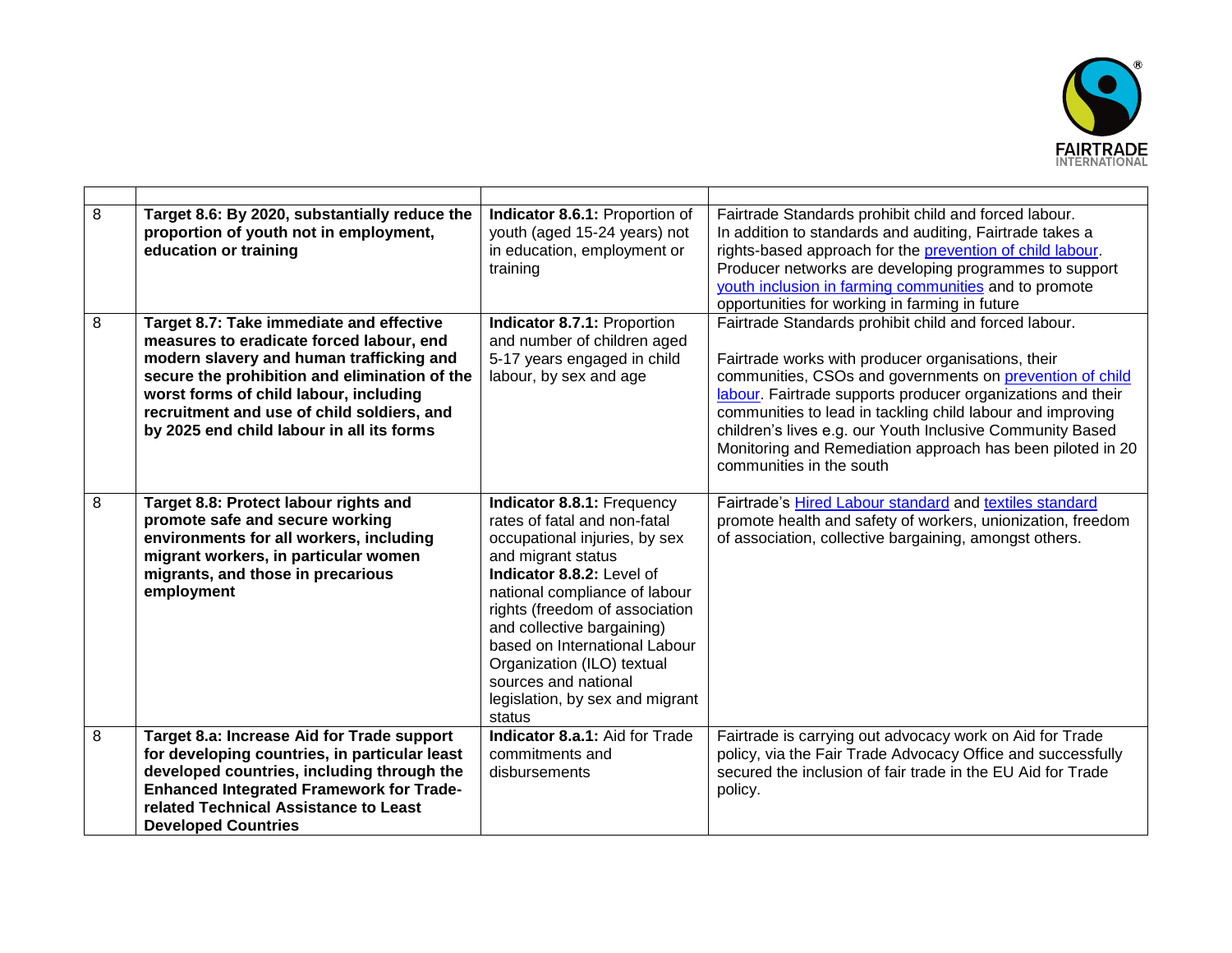

| 9               | Target 9.3: Increase the access of small-<br>scale industrial and other enterprises, in<br>particular in developing countries, to<br>financial services, including affordable<br>credit, and their integration into value<br>chains and markets | Indicator 9.3.1: Proportion of<br>small-scale industries in total<br>industry value added.<br>Indicator 9.3.2: Proportion of<br>small-scale industries with a<br>loan or line of credit.                                                                                                                | Fairtrade is supporting over 1200 smallholder producer<br>organisations to increase productivity, access to markers and<br>better governance and sustainability.<br>Fairtrade International co-founded the <b>Fairtrade Access</b><br>fund with Incofin and the Grameen Foundation. It provides<br>smallholder farmers with better access to financing<br>(especially long-term capital).                                                                                          |
|-----------------|-------------------------------------------------------------------------------------------------------------------------------------------------------------------------------------------------------------------------------------------------|---------------------------------------------------------------------------------------------------------------------------------------------------------------------------------------------------------------------------------------------------------------------------------------------------------|------------------------------------------------------------------------------------------------------------------------------------------------------------------------------------------------------------------------------------------------------------------------------------------------------------------------------------------------------------------------------------------------------------------------------------------------------------------------------------|
| 12 <sup>2</sup> | Target 12.6: Encourage companies,<br>especially large and transnational<br>companies, to adopt sustainable practices<br>and to integrate sustainability information<br>into their reporting cycle                                               | Indicator 12.6.1: Number of<br>companies publishing<br>sustainability reports                                                                                                                                                                                                                           | Fairtrade works with a variety of companies, from small<br>independent licensees to multi-national companies. As well<br>as advising them on becoming Fairtrade certified and how to<br>communicate about their Fairtrade commitments in their<br>reporting, we support commercial partners with HRDD and<br>Behind the Barcode reporting (e.g. in UK, NL, Finland). The<br>Fairtrade Trader standard also promotes greater commitment<br>to sustainable development by companies. |
| 12              | Target 12.7: Promote public procurement<br>practices that are sustainable, in<br>accordance with national policies and<br>priorities                                                                                                            | Indicator 12.7.1: Number of<br>countries implementing<br>sustainable public<br>procurement policies and<br>action plans                                                                                                                                                                                 | National Fairtrade Organisations in Belgium, Italy, France,<br>UK have worked with their governments on advancing Fair<br>Trade procurement and this is also promoted through the<br>Fair Trade Towns network.                                                                                                                                                                                                                                                                     |
| 12              | Target 12.8: By 2030, ensure that people<br>everywhere have the relevant information<br>and awareness for sustainable development<br>and lifestyles in harmony with nature                                                                      | Indicator 12.8.1: Extent to<br>which (i) global citizenship<br>education and (ii) education<br>for sustainable development<br>(including climate change<br>education) are mainstreamed<br>in (a) national education<br>policies; (b) curricula; (c)<br>teacher education; and (d)<br>student assessment | See information on Fairtrade schools work above.<br>In some countries (e.g. UK, Germany and others) Fairtrade<br>already features in the education curricula.                                                                                                                                                                                                                                                                                                                      |
| 12              | Target 12.1: Implement the 10-Year<br><b>Framework of Programmes on Sustainable</b><br><b>Consumption and Production Patterns, all</b><br>countries taking action, with developed<br>countries taking the lead, taking into                     | Indicator 12.1.1: Number of<br>countries with sustainable<br>consumption and production<br>(SCP) national action plans or<br>SCP mainstreamed as a                                                                                                                                                      | There are to date more than 2000 Fairtrade towns worldwide<br>promoting SDG12<br>Sweden, Scotland, Wales have declared themselves<br>Fairtrade nations<br>Italy and France have adopted Fair Trade national<br>procurement laws                                                                                                                                                                                                                                                    |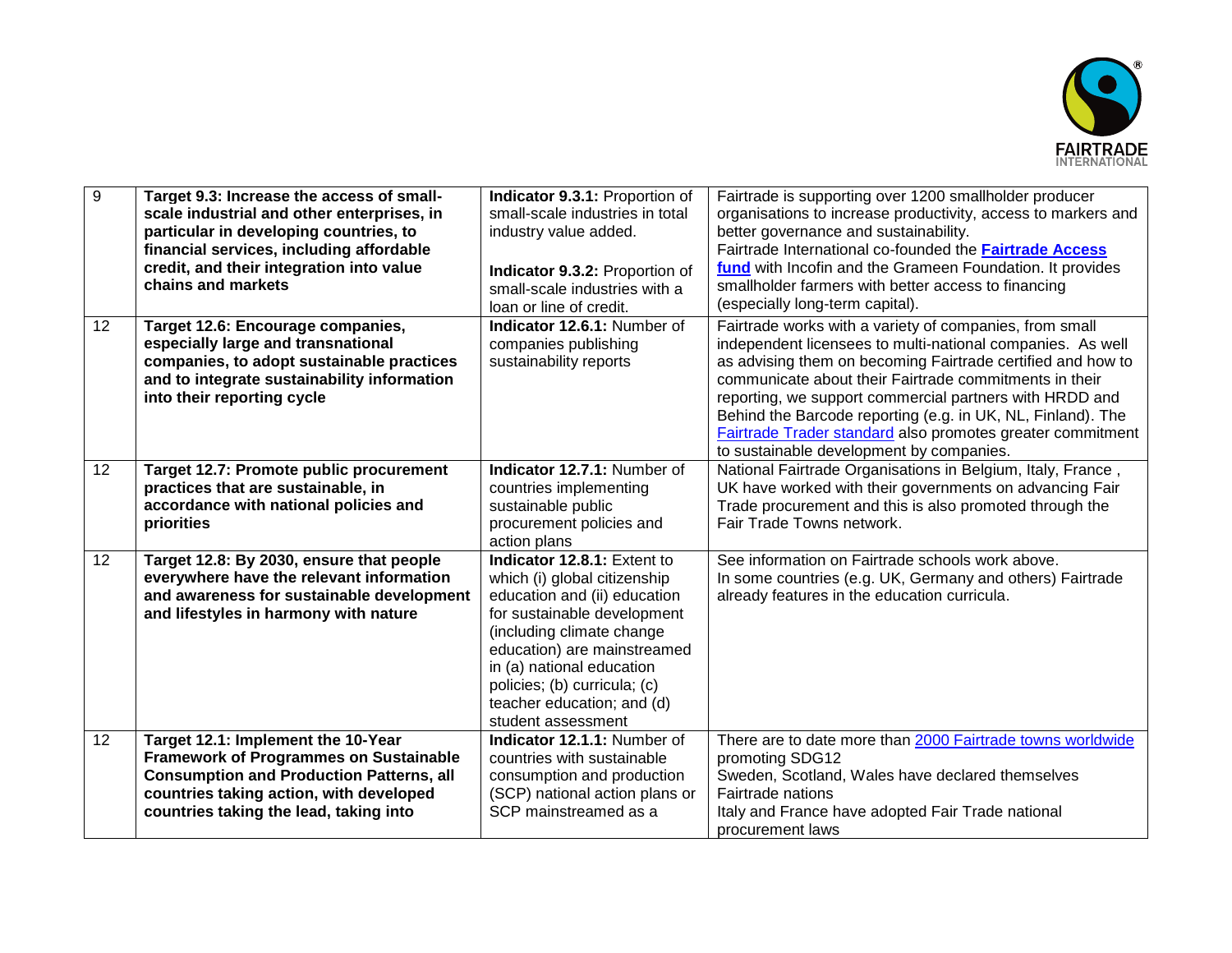

|    | account the development and capabilities of | priority or a target into national |                                                                  |
|----|---------------------------------------------|------------------------------------|------------------------------------------------------------------|
|    | developing countries                        | policies                           |                                                                  |
| 13 | Target 13.3: Improve education, awareness-  | Indicator 13.3.1: Number of        | Fairtrade Producer Networks and National Fairtrade               |
|    | raising and human and institutional         | countries that have integrated     | Organisations are conducting awareness raising on climate        |
|    | capacity on climate change mitigation,      | mitigation, adaptation, impact     | change through their schools, universities and towns             |
|    | adaptation, impact reduction and early      | reduction and early warning        | programmes.                                                      |
|    | warning                                     | into primary, secondary and        |                                                                  |
|    |                                             | tertiary curricula                 | <b>Fairtrade's Standards include requirements to protect the</b> |
|    |                                             |                                    | environment (inc. soil, water use and protecting biodiversity)   |
|    |                                             | Indicator 13.3.2: Number of        | and for smallholder organisations undertake climate              |
|    |                                             | countries that have                | adaptation activities.                                           |
|    |                                             | communicated the                   |                                                                  |
|    |                                             | strengthening of institutional,    | <b>Fairtrade's climate work, including the Fairtrade Climate</b> |
|    |                                             | systemic and individual            | Standard and Fairtrade carbon credits,                           |
|    |                                             | capacity-building to implement     | enable producers to mitigate climate change and invest in        |
|    |                                             | adaptation, mitigation and         | adaptation.                                                      |
|    |                                             | technology transfer, and           | Fairtrade producer networks provide climate adaptation           |
|    |                                             | development actions                | training for producers and run climate adaptation                |
|    |                                             |                                    | academies/schools.                                               |
|    |                                             |                                    |                                                                  |
|    |                                             |                                    | Fairtrade Producer Networks and National Fairtrade               |
|    |                                             |                                    | Organisations conduct advocacy work on climate change            |
|    |                                             |                                    | adaptation for Small Producer Organisations.                     |
|    |                                             |                                    |                                                                  |
|    |                                             |                                    |                                                                  |
| 13 | Target 13.b: Promote mechanisms for         | Indicator 13.b.1: Number of        | Fairtrade works with farmers and workers in a number of          |
|    | raising capacity for effective climate      | least developed countries and      | least developed countries, particularly in Africa. Work on       |
|    | change-related planning and management      | small island developing States     | climate change.                                                  |
|    | in least developed countries and small      | that are receiving specialized     | Fairtrade producer networks support them to adapt to climate     |
|    | island developing States, including         | support, and amount of             | change (see above). This includes a cook stove project at a      |
|    | focusing on women, youth and local and      | support, including finance,        | coffee cooperative in Ethiopia and adaptation schools for tea    |
|    | marginalized communities                    | technology and capacity-           | farmers in Tanzania, and coffee producers in Kenya and           |
|    |                                             | building, for mechanisms for       | Ethiopia.                                                        |
|    |                                             | raising capacities for effective   |                                                                  |
|    |                                             | climate change-related             |                                                                  |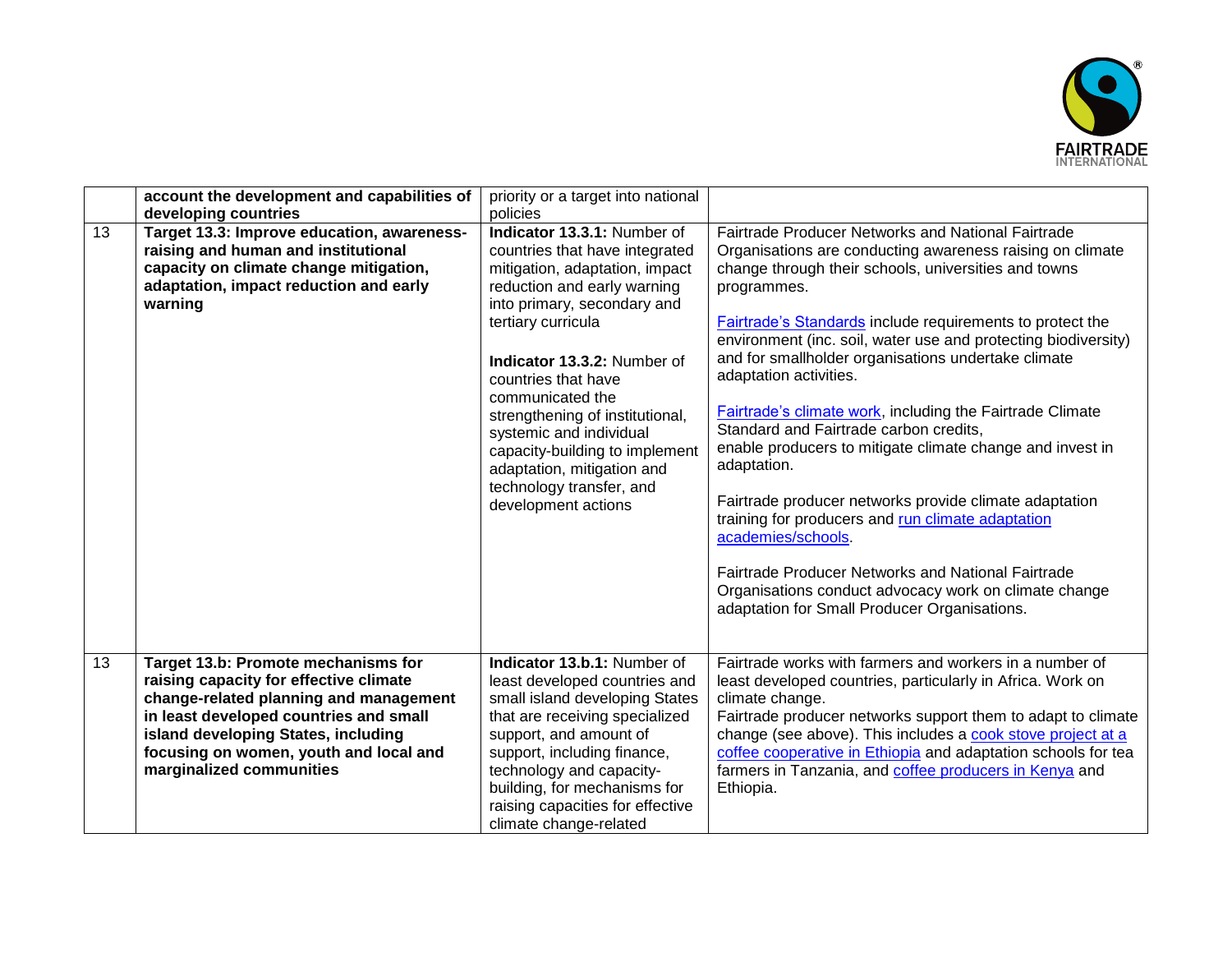

|    |                                                                                                                   | planning and management,<br>including focusing on women,<br>youth and local and<br>marginalized communities                                                                                                                                                     |                                                                                                                                                                                                                                                                                                                                                                                                                                                                                                                                                                                                                                                                                                                                                                                                                                                                                                                                                                                                                                                                                                                                         |
|----|-------------------------------------------------------------------------------------------------------------------|-----------------------------------------------------------------------------------------------------------------------------------------------------------------------------------------------------------------------------------------------------------------|-----------------------------------------------------------------------------------------------------------------------------------------------------------------------------------------------------------------------------------------------------------------------------------------------------------------------------------------------------------------------------------------------------------------------------------------------------------------------------------------------------------------------------------------------------------------------------------------------------------------------------------------------------------------------------------------------------------------------------------------------------------------------------------------------------------------------------------------------------------------------------------------------------------------------------------------------------------------------------------------------------------------------------------------------------------------------------------------------------------------------------------------|
| 16 | Target 16.2: End abuse, exploitation,<br>trafficking and all forms of violence against<br>and torture of children | Indicator 16.2.2: Number of<br>victims of human trafficking<br>per 100,000 population, by<br>sex, age and form of<br>exploitation<br>Indicator 16.2.3: Proportion<br>of young women and men<br>aged 18-29 years who<br>experienced sexual violence<br>by age 18 | Fairtrade is committed to fighting the root causes of labour<br>abuses and preventing exploitation of vulnerable people. The<br>Fairtrade Standards have minimum entry requirements<br>based on the ILO conventions on forced labour as well as the<br>UN protocol to prevent trafficking. If forced or child labour is<br>endemic within a sector or region, producer organizations are<br>encouraged to develop a written policy and a monitoring<br>system to prevent it.<br>Fairtrade is supporting producer organizations in over 20<br>communities across 11 countries in at risk supply-chains<br>(e.g. sugar, cocoa, vanilla, gold, coffee) to develop Youth<br>Inclusive Community Based Monitoring and Remediation<br>mechanisms to address child and forced labour through<br>community-led interventions.<br>Fairtrade has a minimum standard requirement on<br>prevention/mitigation of gender based violence and other<br>forms of violence (e.g., bullying, harassment).<br>Fairtrade provides expert support to producers, the private<br>sector and governments on addressing human rights abuses<br>in supply chains. |
| 16 | Target 16.7: Ensure responsive, inclusive,<br>participatory and representative decision-<br>making at all levels  | Indicator 16.7.2: Proportion<br>of population who believe<br>decision-making is inclusive<br>and responsive, by sex, age,<br>disability and population group                                                                                                    | Fairtrade Standards include requirements to ensure Fairtrade<br>producer organizations are inclusive, democratic and<br>transparent. All forms of discrimination (including sex, age,<br>disability and ethnicity) are prohibited. Fairtrade Standards<br>promote equal participation of women in decision making and<br>inclusion of women in leadership roles.                                                                                                                                                                                                                                                                                                                                                                                                                                                                                                                                                                                                                                                                                                                                                                        |